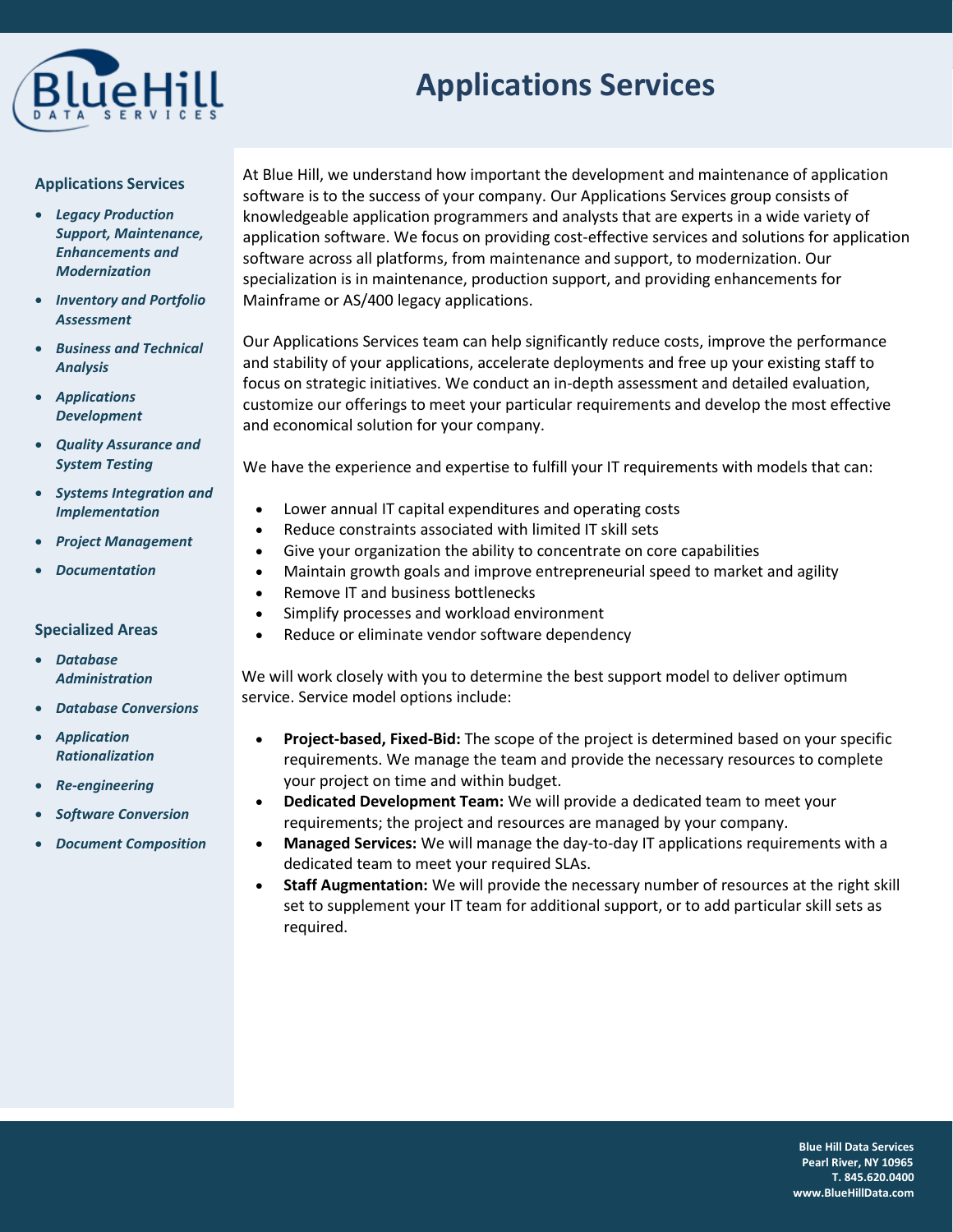Our offerings and capabilities include:

#### **Applications Maintenance and Support**

Our programmers are knowledgeable in all aspects of the application software on your Mainframe, AS/400 iSeries, and open systems environments. Our teams provide top-notch service, from utilizing best-practices technical design and coding, to maintaining and/or enhancing existing programs, while possessing a full understanding of all pertinent software required in day-to-day business operations. Blue Hill's support staff conducts unit and system testing and can accommodate all system and environmental changes. Our team responds quickly and appropriately to all issues, handles all updates and troubleshooting, and acts as a guide, providing suggestions and solutions for improved application performance.

## **Applications Software Development**

Our Applications Software Development team follows standard SDLC practices and frameworks. We utilize proven methodologies in developing repeatable and predictable processes that improve quality and productivity. Our project management teams utilize proven processes to ensure projects are delivered on time and within budget, with the expected functionality fully tested and implemented.

## **Mainframe Applications Skills & Expertise**

Our highly skilled applications developers have decades of experience, and have the expertise in most technologies and processes. We are proud of our onshore model, and our ability to successfully deliver customized applications is second-tonone. Our core expertise includes high-level programming languages such as COBOL, PL1, and Assembler, online transactional software, databases and file access methods, scripting languages, operating systems, text editors, source control and more.

## **Blue Hill Data Services: Cost-Effective, Secure, On-Shore Data Center Hosting Solutions**

Blue Hill Data Services consistently achieves 100% client satisfaction by providing Private Cloud and fully managed 24/7 data center hosting solutions, and a full array of complementary IT support services.

We deliver all services from On-Shore, USA, and since 1994 we have supported government and commercial clients, helping them reduce their operating expense, eliminate capital expense, mitigate the risk of a retiring workforce, meet all regulatory compliance and audit requirements, and achieve 100% client success.

Blue Hill specializes in all things mainframe, and also provides multiplatform services and infrastructure solutions. We have successfully carved out a niche in supporting Mainframe mission-critical applications Acting as our Clients' partner, we can support their environments either indefinitely or until they choose to get off the Mainframe, providing flexibility in reducing costs as utilization decreases.



Our differentiation is providing customized solutions, flexibility both in contract and solutions, cost effectiveness, and personalized attention. Our client's data center environment can be hosted within Blue Hills' private cloud facilities, or Blue Hill support services can be provided remotely to the client's site.